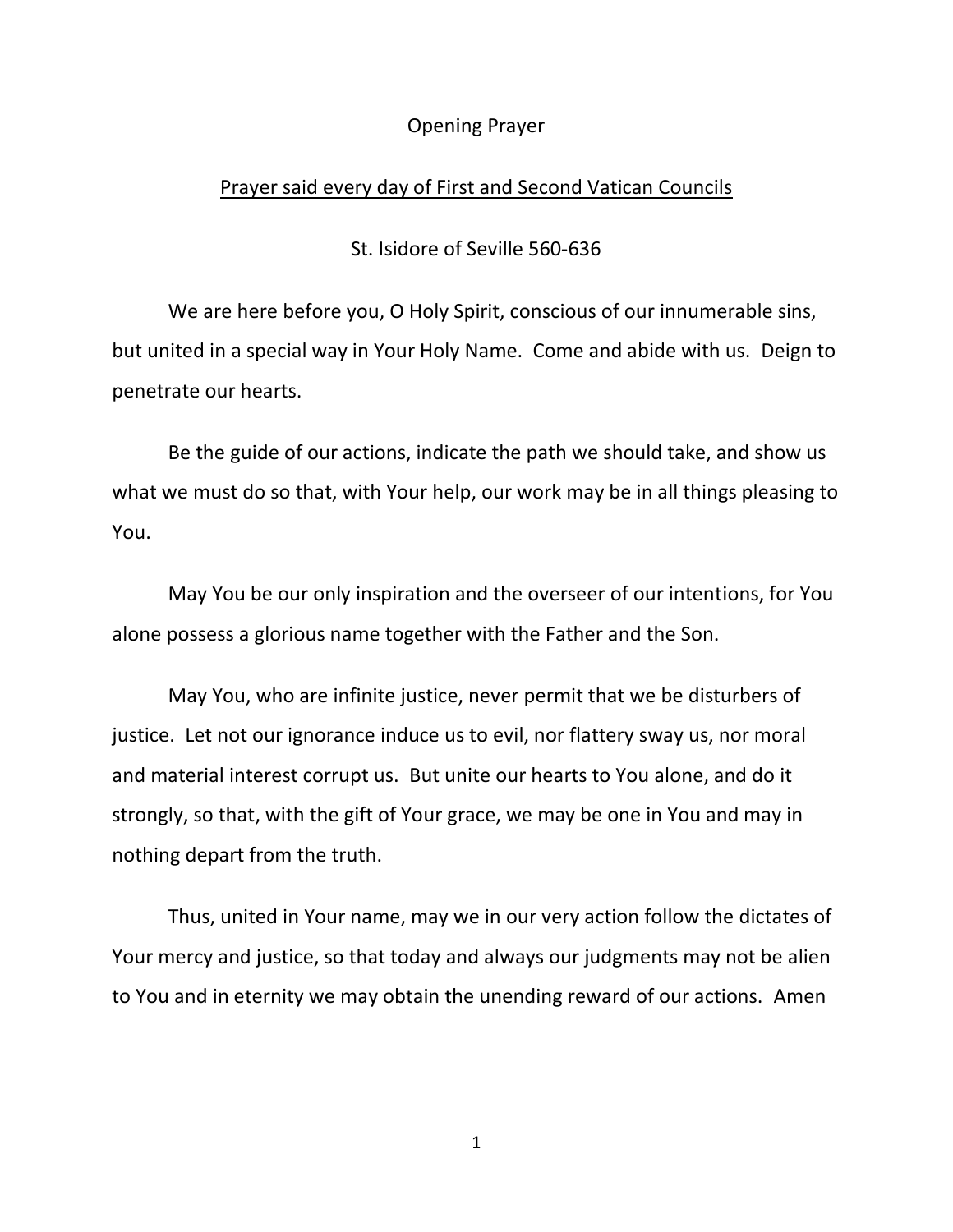### Day of Reflection on Ecumenism **Talk 1** – SETTING THE STAGE

#### SLIDE 1:

- Vatican II: Takes A Fresh Look At
	- o Church's Posture Toward Civil Governments
- 1965: Declaration on Religious Liberty
	- Affirms Separation of Church and State
- States: Individuals Require Freedom to
	- Follow Conscience and Worship Freely

#### SLIDE 2:

- Early Centuries: Persecution
	- o Church and State in Opposition
- Emperor Constantine Becomes Christian—4<sup>th</sup> Century
	- o Church and State Collaborate
- Pope Leo III Crowns Charlemagne—(800)
	- o Pope (Church) Is Superior State Is Subordinate

### SLIDE 3:

- Crusades and Inquisition
	- o Church and State Increasingly Intertwined
- Over the Centuries Close Alignment of Church
	- o And State Seen as Normal and Appropriate
- Post Reformation: Traditional Theology:
	- o Church NOT EQUAL, But PRIVILEGED In Any State

### SLIDE 4:

- Catholic Position Pre-Vatican II: Pope Pius IX
	- o Syllabus of Errors: Error Has No Rights 1864
- Church Should Not Allow other Churches or Other
	- o Religions Where It Could Rule Them Out Legally
- Dignitatis Humanae: The Church Moves From:
	- o Rights of Truth to Rights of Dignity

### SLIDE 5:

- Vatican II: Takes A Fresh Look At
	- o Church's Posture Toward Civil Governments
- 1965: Declaration on Religious Liberty
	- o Affirms Separation of Church and State
- States: Individuals Require Freedom to
	- o Follow Conscience and Worship Freely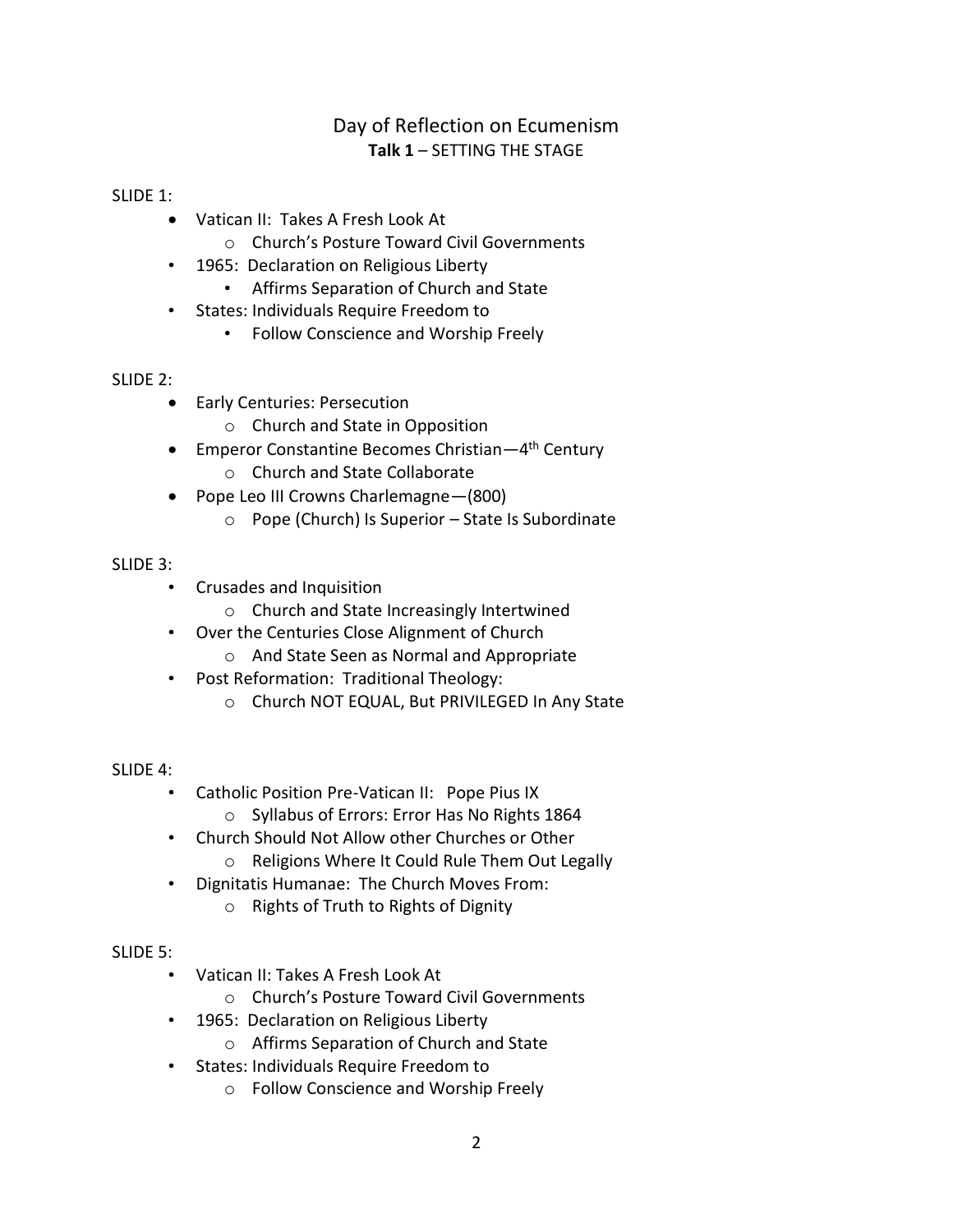### Day of Reflection on Ecumenism **Talk 2**

Slide 1: Father, May they all be one. John 17:21 Workshop on Ecumenism — March 23, 2019 Anne H. Mulqueen, OFS

Slide 2: What is an Ecumenical Council

Definition

- 1. It is a meeting,
- 2. Primarily of bishops--but not only of bishops,
- 3. That assembles in Christ's name,
- 4. To make decisions,
- 5. That are binding on the whole Church. (as opposed to Synods, which are local assemblies).

Slide 3: The Second Vatican Ecumenical Council

Picture of Pope John XXXIII

Pope John XXIII (1958 – 1963) announces the Council in 1959

- Oversaw the opening session in the fall of 1962
- Died in June 1963
- The Man Who Started It All

Slide 4: Pope Paul VI Takes Over

• Pope Paul VI (1963-1978) continued the council

> Sessions began in September of each year from 1963 through1965, ending in late November or early December each year The Man Who Brought It to Its Conclusion

## Slide 5: *How it All Began*

In 1959, Pope John XXIII called for a Council at the close of the Week of Prayer for Christian Unity.

 He "had no intention other than that of 'fostering the good of souls and bringing the new pontificate into clear and definite correspondence with the spiritual needs of the present day.'"1. (Giuseppe Alberigo, A Brief History of Vatican II)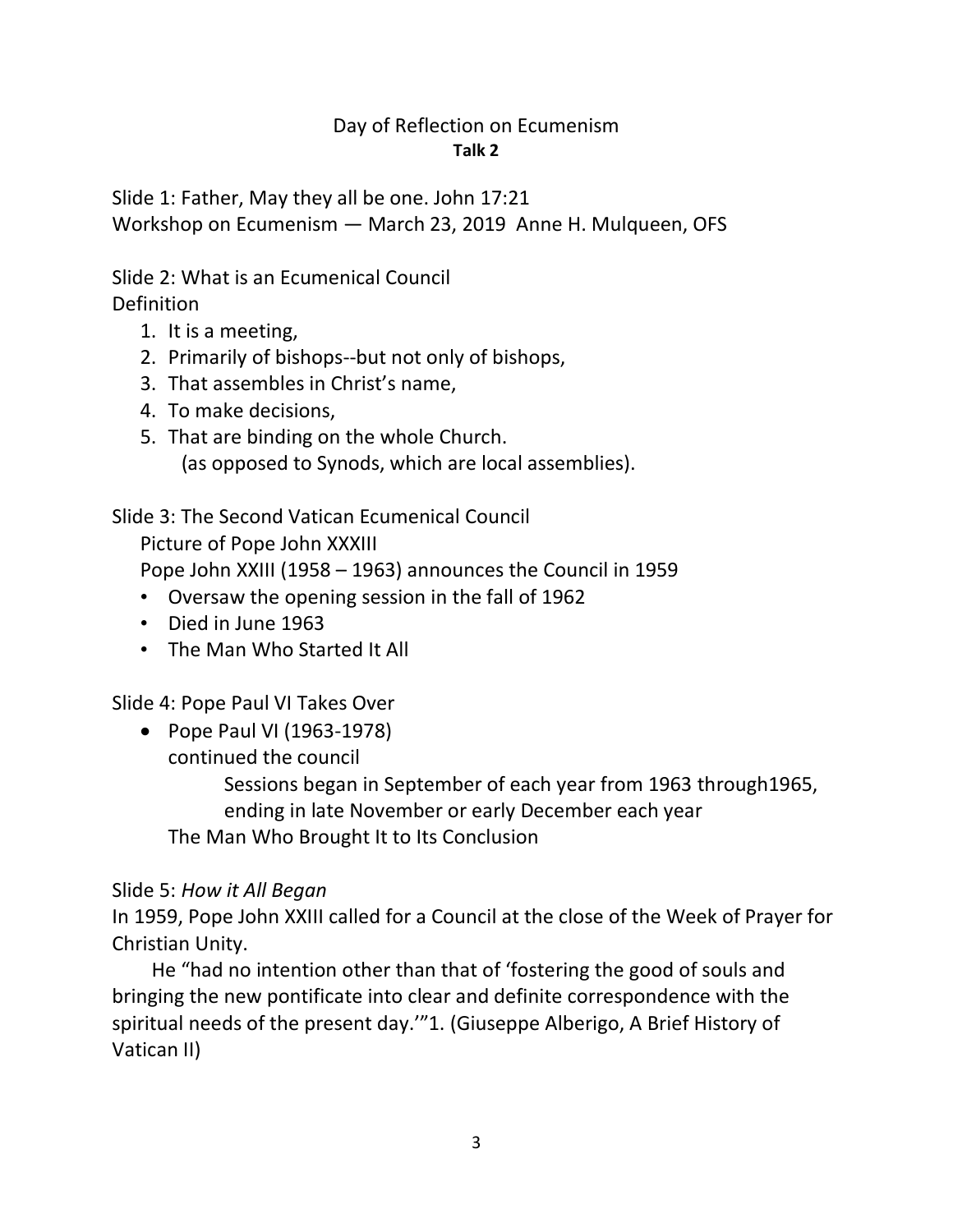Slide 6: Saint Pope John XXIII – A Statesman and the Man Who Made it Happen

- Angelo Roncalli born a peasant farmer in northern Italy
- Served in the Italian army and later as a chaplain in World War I.
- Served as assistant to his local bishop at Bergamo and travelled with him, meeting the theologians and bishops who would later have great influence on the Church.

Slide 7: The Man Who Made It Happen

- 1921: Summoned to Rome by Pope Benedict XV to oversee finances for the Italian foreign mission.
- 1925: Elevated to archbishop and sent to Bulgaria.
- 1934: Assigned to Istanbul as Apostolic Delegate for Turkish and Greek Catholics.
- He learned the local languages and urged them to use the vernacular rather than Latin in liturgies.

Slide 8: Saint Pope John XXIII – A Statesman

- Note: Liturgical movement started before Vatican II.
- He urged active participation in the rites, which had been forbidden since the 16<sup>th</sup> century because of its similarity to Protestant worship.
- He was interested in the Near East. His time there deepened his desire to unite the Eastern Churches with Rome.

Slide 9: The Man Who Made it Happen

- 1944: After the war ended, he was appointed Papal Nuncio to France.
- There he learned how to work amid the anti-clerical culture and bring separated factions together diplomatically.
- 1953: Pope Pius XII elevates him to cardinal and names him Patriarch of Venice. He was 72.

Slide 10: Why Call a New Ecumenical Council?

Let's take a breath and look at the factors that influenced Pope John to call a new Council. (You may or may not agree with Pope John's rationale.)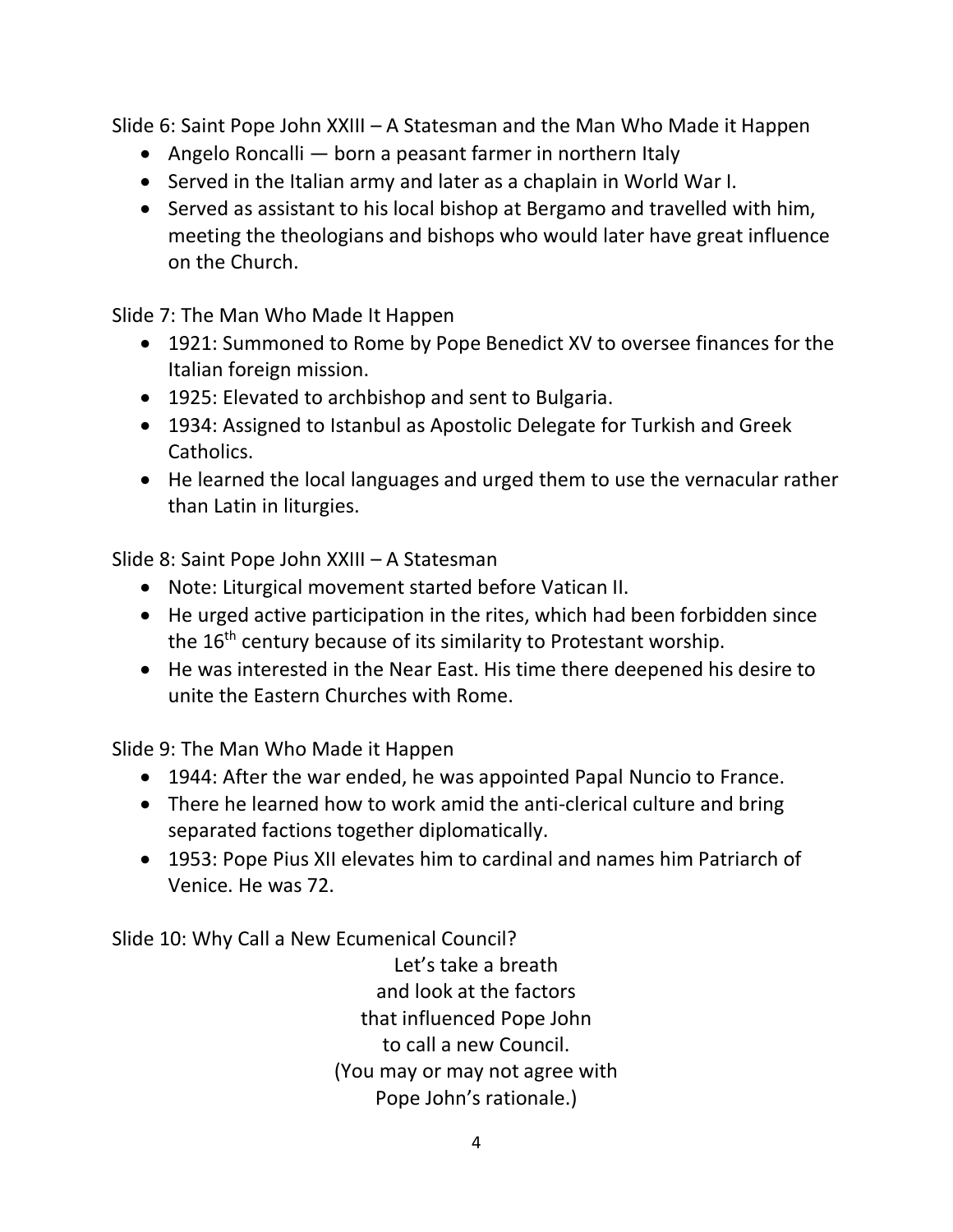Slide 11: Factors that Gave Rise to Vatican II

- October 1958: Pope Pius XII dies of a fatal stroke.
- Angelo Roncalli chosen as pope. He was 76 years old.
- Shortly after his election, he confided to Cardinal Tardini (his aide) that he wanted to restore the lively faith of the early Church — in modern times.
- January 25, 1959, feast of St Paul, he spoke with 18 cardinals present at Mass about his intention to call an ecumenical council.

Slide 12: Factors that Gave Rise to Vatican II

- Cardinals responded with silence.
- Later he was confronted with objections, predictions of doom for the Church, and stonewalling.
- All this deepened his determination to hold a council within the first years of his pontificate.

Slide 13: The World in the 1950s

- Much of the world was in poverty.
- People lived in fear of nuclear war (post-WWII bombing of Hiroshima and Nagasaki).
- Rising totalitarianism, communism, atheism and materialism.
- John wanted the church to be more vocal about the world situation.

Slide 14: Pope John's Desire Was to Reanimate the Roman Catholic Church

- His concern was pastoral.
- He wanted the faith in order to heal the world.
- He called for *aggiornamento*, bringing up-to-date Church practices.
- He wanted to ignite the passion of the early Church based on works of justice and love for one another.

Slide 15: Pope John's Desire was to Reanimate the Roman Catholic Church

- A pre-Vatican II saying was "The Curia knew that Christ was the Truth, but forgot that He was also the Way and the Life."
- It was a legalistic time, and it was believed it was better to be right than to be loving.
- Vatican II was not called to condemn anyone or to announce new doctrine. It was called to reanimate the Church — to bring life to the Church.

Slide 16 is a Picture of the Vatican at Night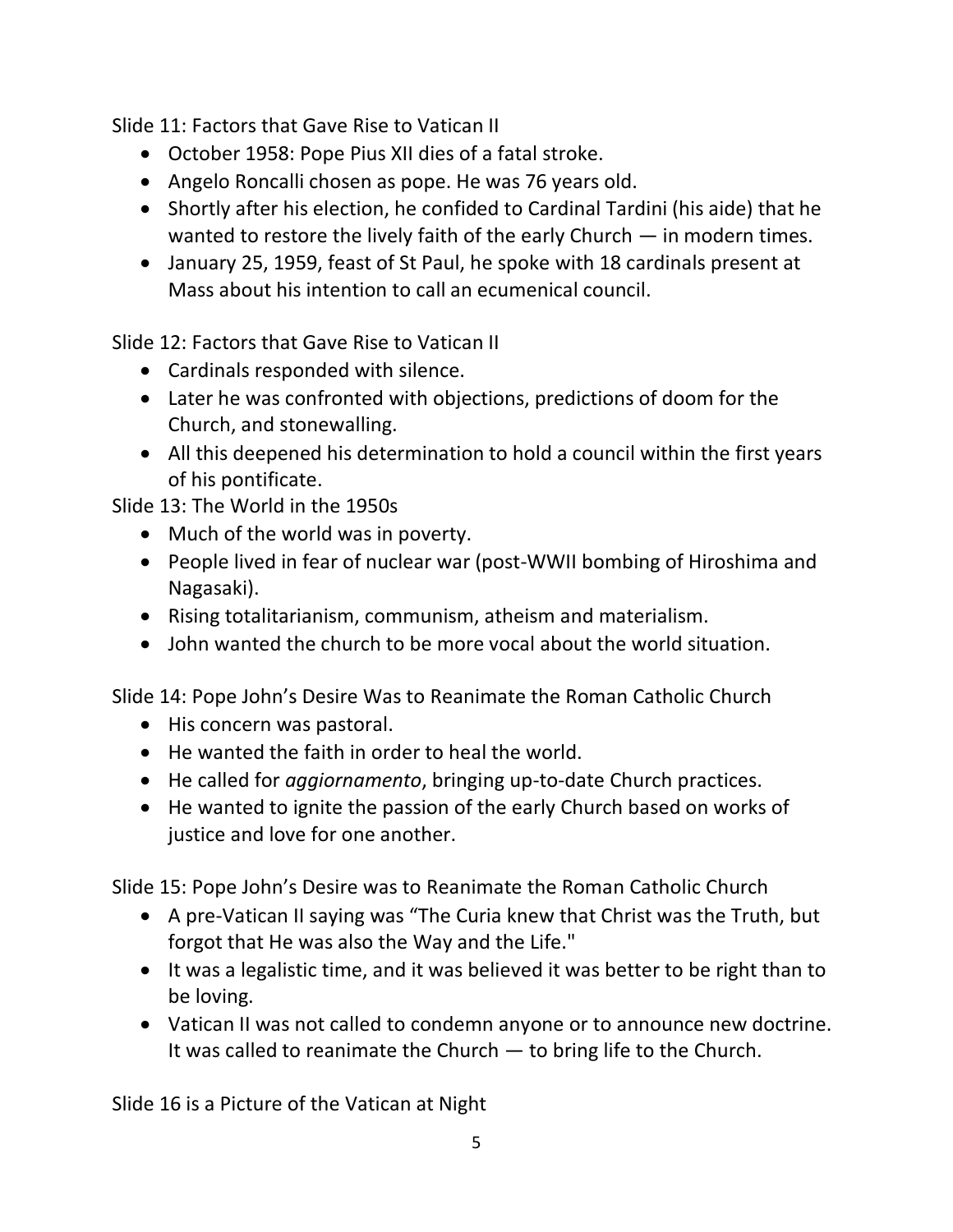Slide 17: A Look At the Past to Understand What Comes Next Picture of Pope Pius 9

> Pope Pius IX Reign 1846-1878 (more than 31years) Convened the First Vatican Council (1869-70), which decreed papal infallibility Wrote the *Syllabus of Errors* condemning liberalism, modernism, moral relativism, secularization and separation of church and state

Slide 18: The Unfinished Vatican I

Called by Pope Pius IX in 1869

- Five Sub-Commissions dealing with:
	- o Faith and dogma
	- o Ecclesiastical discipline and canon law
	- o Religious orders
	- o Eastern churches and foreign missions
	- o Politico-ecclesiastical affairs and relations of church and state

Slide 19: The Unfinished Vatican I

- 1868: Apostolic Letter inviting the bishops of the Churches of the Eastern Rite not in communion with Rome, and reasserting the primacy of the papacy. They chose not to attend.
- Anglican bishops were not invited on grounds that their orders were not valid.
- 1868: Pope's letter to all other non-Catholics exhorting them to reconsider their position and return to the fullness of the Catholic faith and to allegiance with Rome.

Slide 20: The Unfinished Vatican I

- July 18, 1870: a final vote was taken on papal infallibility 533 in favor with only 2 opposed.
- Voting occurred during a violent rain storm, the final votes came in, a glass window nearly directly above the pontifical throne broke and glass fell to the floor.

After the vote, the bishops left Rome quickly because of rumors of war, and the next day the Franco-Prussian War was declared.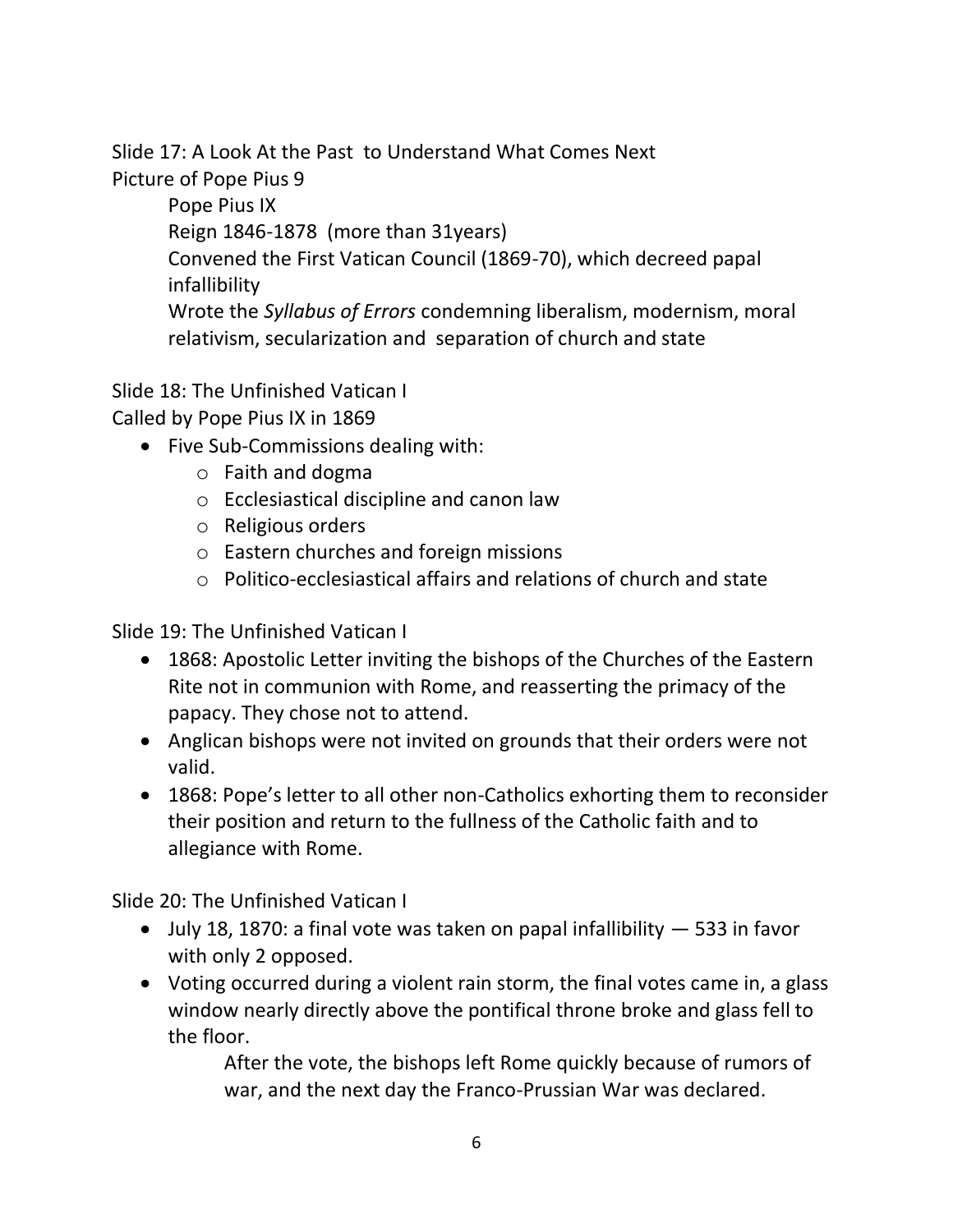Slide 21: The Unfinished Business of Vatican I

- Vatican I was never officially closed.
- Many questions were left unanswered.
	- o What was the place of collegiality?
	- o How to accomplish unity of Christians?
	- o How to define religious liberty?
- 100 years later, these questions would emerge at the Second Vatican Council.

Slide 22: Factors Giving Rise to Vatican II

- 1. Pope John's sense of compassion for the world, and his well-developed understanding of a Church larger than Rome, fueled his desire to call a council.
- 2. Because of his long diplomatic career, he was prepared for the difficulties he would face. Aware of the signs of the times, he wanted the Church's participation in the international dialogue about social life, politics, economics, and religion to be heard.

Slide 23: Factors Giving Rise to Vatican II

3. Pope John XXIII wanted to energize the world with a Christian spirit and to reform the Church for that purpose.

4. Vatican I had failed to complete its work because of the invading Italian national army. Was that for the best? The intention of Vatican I was restatement of doctrine, but not reform. The Decree on Ecumenism would not have been promulgated.

Slide 24: Saint Pope John XXIII Died in 1963 (Born 1881)

- Quoting Pope John on Saints, he said: "Saintliness actually results from learning the art of self-giving love. It flows from dying to self, from laughing at one's own foibles and humbly enduring the foibles of others. Saints aren't so much superstars of holiness as humble sinners, ready to allow God to love them just as they are."
- Although he didn't live to see Vatican II concluded, he did something more essential — he called it into session.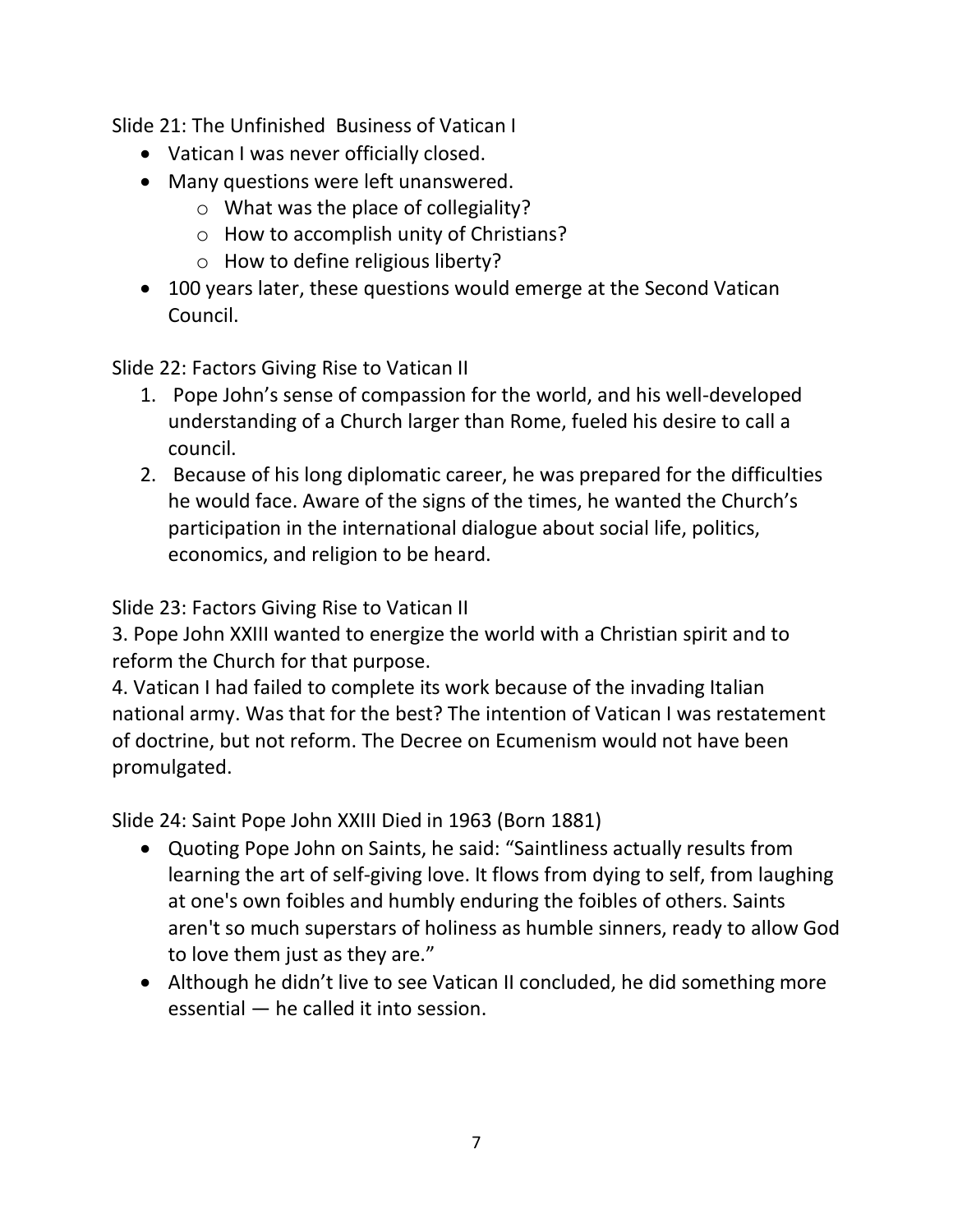Slide 25: Let Us Pray: Prayer for Christian Unity January 18-25

God of righteousness, grant us wisdom to distinguish right from wrong. Let our hearts be guided by honesty and our lips speak the truth. Give us courage to be truthful even when others go against us. Keep us from spreading deceit; make us, rather, agents of unity and peace, spreading good news for all people. We pray in the name of your Son, Jesus Christ. Amen.

## Slide 26: The End

Picture of John XXIII

It often happens that I wake up at night and begin to think about a serious problem and decided I must tell the Pope about it. Then I wake up completely and remember that I am the Pope. Pope John XXIII

Slide 27: Discussion Questions

1. Have you ever attended an Eastern Catholic Mass? If so, what was different? What feelings did the Mass evoke in you?

2. Have you ever been to a prayer service of a tradition different than Roman Catholic? Again, what feelings did the prayer service evoke in you. Did you feel the presence of God?

3. Have you felt the presence of God through other Christians or people of another religion? Share.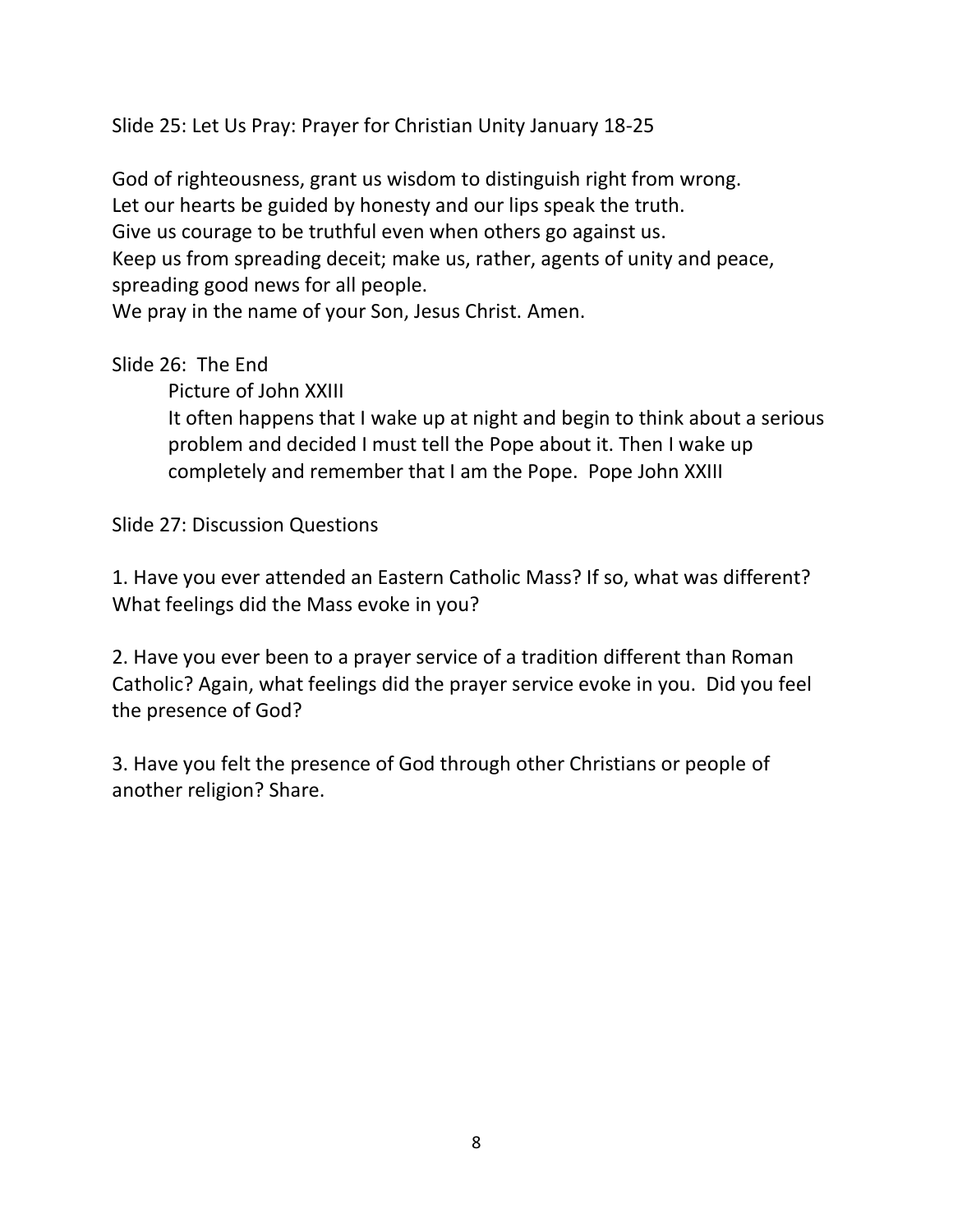## Day of Reflection on Ecumenism **Talk 3**

Slide 1: Father, May they all be one. John 17:21 Workshop on Ecumenism – March 23, 3019 Anne H. Mulqueen, OFS

Slide 2: Rationale for the Promulgation of the Decree on Ecumenism

- To reestablish unity among all Christian people.
- To obey the will of Christ; Christ established one Church and division among Christians contradicts the will of Christ.
- To eliminate the scandal of division; division gives scandal to the world and impedes announcing the Good News.

Slide 3: Chapter 1 Paraphrasing Portions of the *Unitatis Redintegratio*  Principles on Ecumenism

- Unity is fundamentally based on the person and mission of Jesus Christ.
- Jesus' last prayer before going to the cross was "That all will be one as you Father are in me and I in you…"
- Ecumenism is the work of the Holy Spirit.

Slide 4: Chapter 1 Principles of Ecumenism

Chapter 4 Significant Excerpts from UR Document (Ed and Anne) "For although the Catholic Church has been endowed with all divinely revealed truth and with all means of grace, yet its members fail to live by them with all the fervor that they should, so that the radiance of the Church's image is less clear in the eyes of our separated brethren and of the world at large, and the growth of God's kingdom is delayed."

Slide 5: "All Catholics must therefore aim at Christian perfection (24) and, each according to his station, play his part that the Church may daily be more purified and renewed. For the Church must bear in her own body the humility and dying of Jesus, (25) against the day when Christ will present her [the Church] to Himself in all her glory without spot or wrinkle. (26)"

Slide 6: Principles of Ecumenism — From Paragraph 4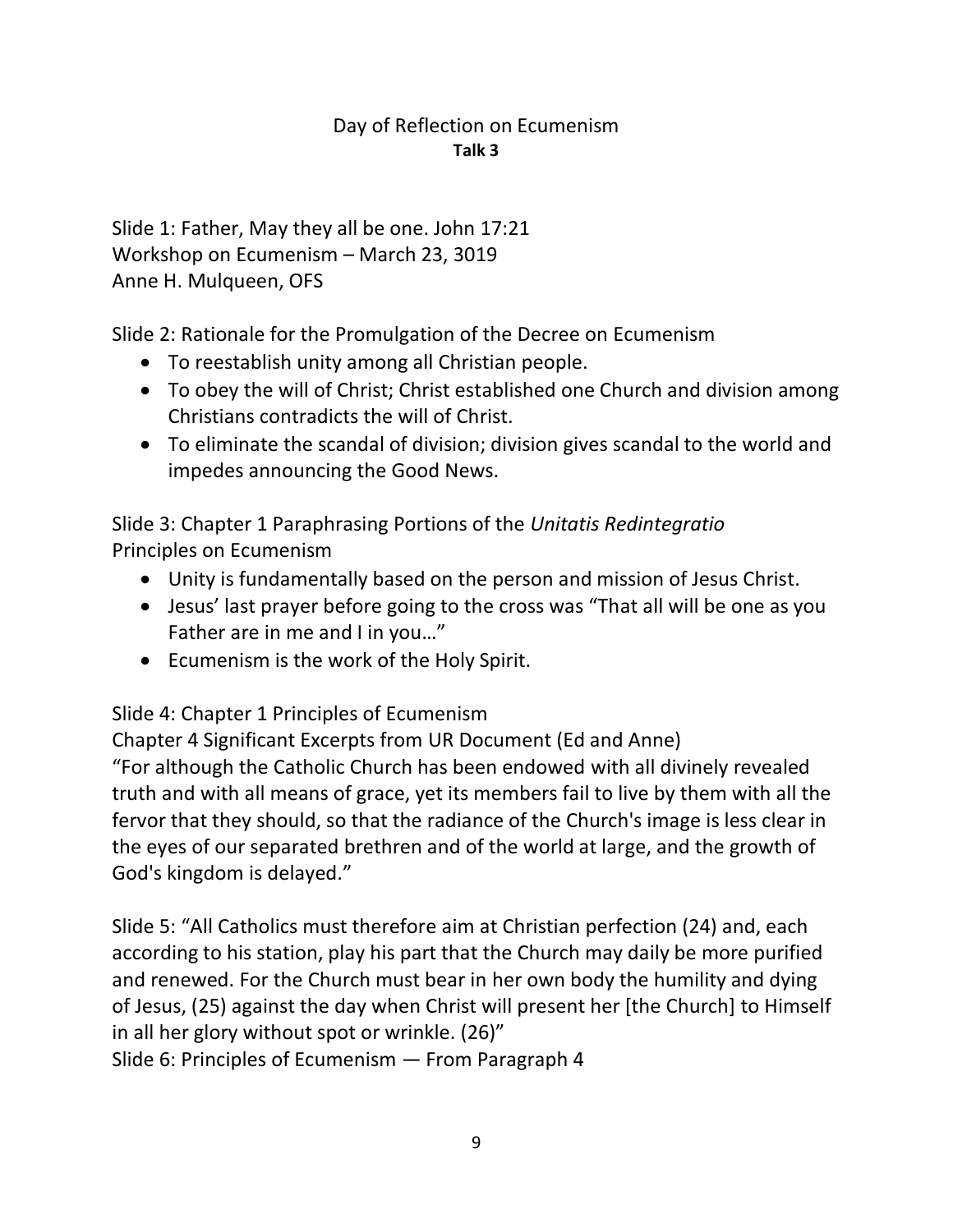"Nor should we forget that anything wrought by the grace of the Holy Spirit in the hearts of our separated brethren can be a help to our own edification." "Whatever is truly Christian is never contrary to what genuinely belongs to the faith; indeed, it can always bring a deeper realization of the mystery of Christ and the Church."

# Slide 7: Concluding Statement of Chapter One

"Because separation among Christians prevents us from truly being one household of faith in the family of God,

the Council commends those who are involved in this vital work of ecumenism and encourages all to take an active role in reconciling our differences."

# Slide 8:

The ultimate goal of the ecumenical movement is to re-establish full visible unity among all the baptized, basically the encyclical deals with the Roman Catholic Church's relations with the Orthodox Church and other Christian ecclesial communities.

Slide 9: Chapter 2 The Practice of Ecumenism

7. "There can be no ecumenism worthy of the name without a change of heart. For it is from renewal of the inner life of our minds, (28) from self-denial and an unstinted love that desires of unity take their rise and develop in a mature way." Ephesians 4:24

Slide 10: Chapter 2 The Practice of Ecumenism

8. "This change of heart and holiness of life, along with public and private prayer for the unity of Christians, should be regarded as the soul of the whole ecumenical movement, and merits the name, 'spiritual ecumenism.'"

# Slide 11: Chapter 2 The Practice of Ecumenism

9. "We must get to know the outlook of our separated brethren. To achieve this purpose, study is of necessity required, and this must be pursued with a sense of realism and good will . . ."

"From such dialogue will emerge still more clearly what the situation of the Catholic Church really is."

"In this way too the outlook of our separated brethren will be better understood, and our own belief more aptly explained."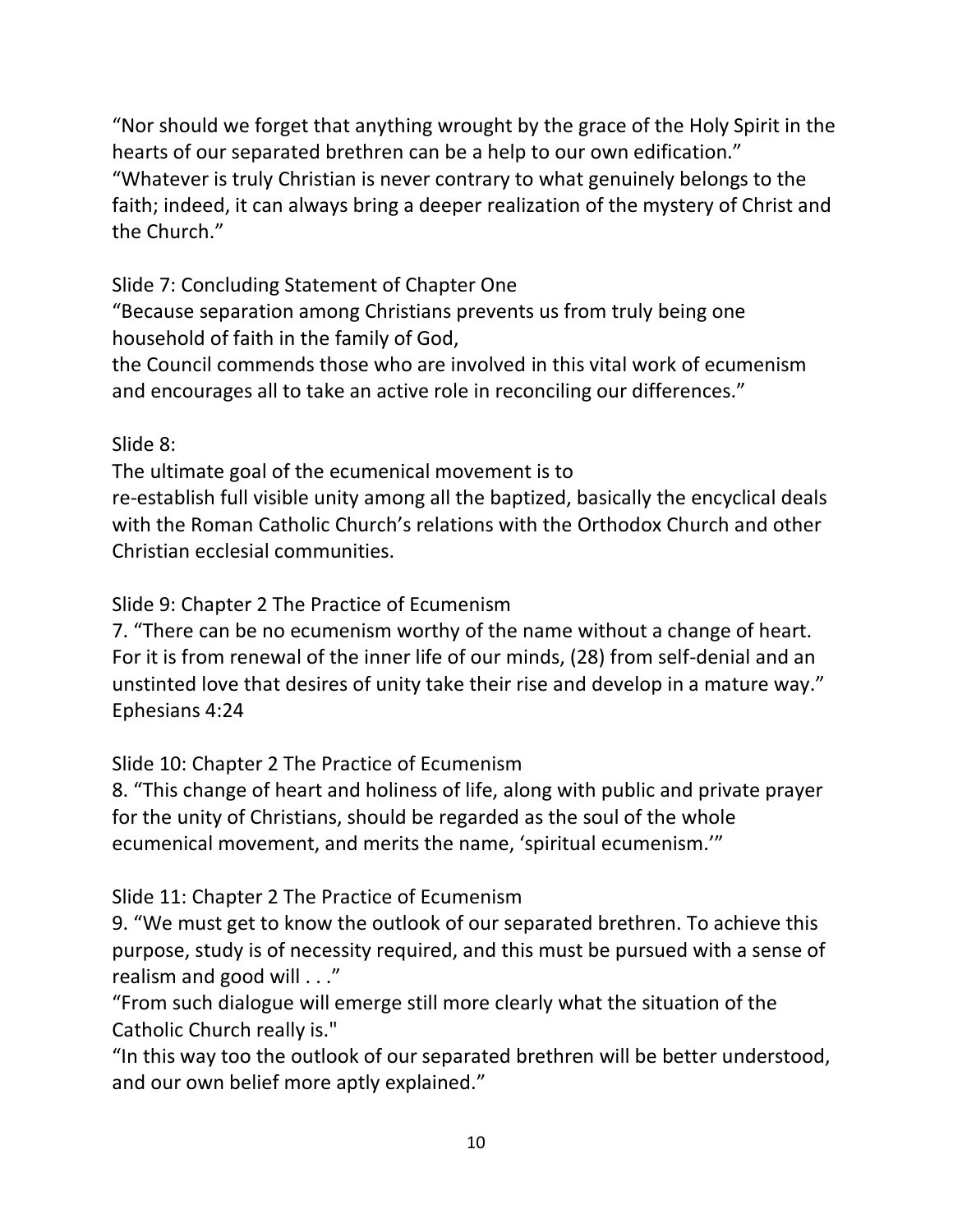Slide 12: Chapter 2 The Practice of Ecumenism

11. "When comparing doctrines with one another, they should remember that in Catholic doctrine there exists a "hierarchy" of truths, since they vary in their relation to the fundamental Christian faith. Thus the way will be opened by which through fraternal rivalry all will be stirred to a deeper understanding and a clearer presentation of the unfathomable riches of Christ."

Slide 13: Explanation of Hierarchy of Truths on the next slide.

Hierarchy of Truths – Principles of Organization

All are truths – From which others flow

- 1. the mystery of God the Father, the Son, and the Holy Spirit, Creator of all things;
- 2. the mystery of Christ the incarnate Word, born of the Virgin Mary, and who suffered, died, and rose for our salvation;
- 3. the mystery of the Holy Spirit, who is present in the Church, sanctifying and guiding it until the coming of Christ, our Savior and Judge – where we meet Christ; and
- 4. the mystery of the Church, which is Christ's Mystical Body, in which the Virgin Mary holds the preeminent place" (*General Catechetical Directory*, no. 43)
- 5. Dignity of the Human Person

Slide 14: Struggle for Unity Is Not New

- In the early Church, disputes and controversies threatened the unity of the Church.
- Initially, differences were resolved, but eventually large Christian communities became separated.
- This Decree acknowledges that BOTH sides were at fault.

Slide 15: Catholic Church – Its Stance

- The Catholic Church embraces all Christians as sisters and brothers.
- Again, by baptism, all Christians are formed in the likeness of Christ, which gives them a common union with the Catholic Church.
- All baptized receive the gifts of faith, hope and love.

Slide 16: What Hinders Full Communion?

• As we know, this communion is not yet perfect.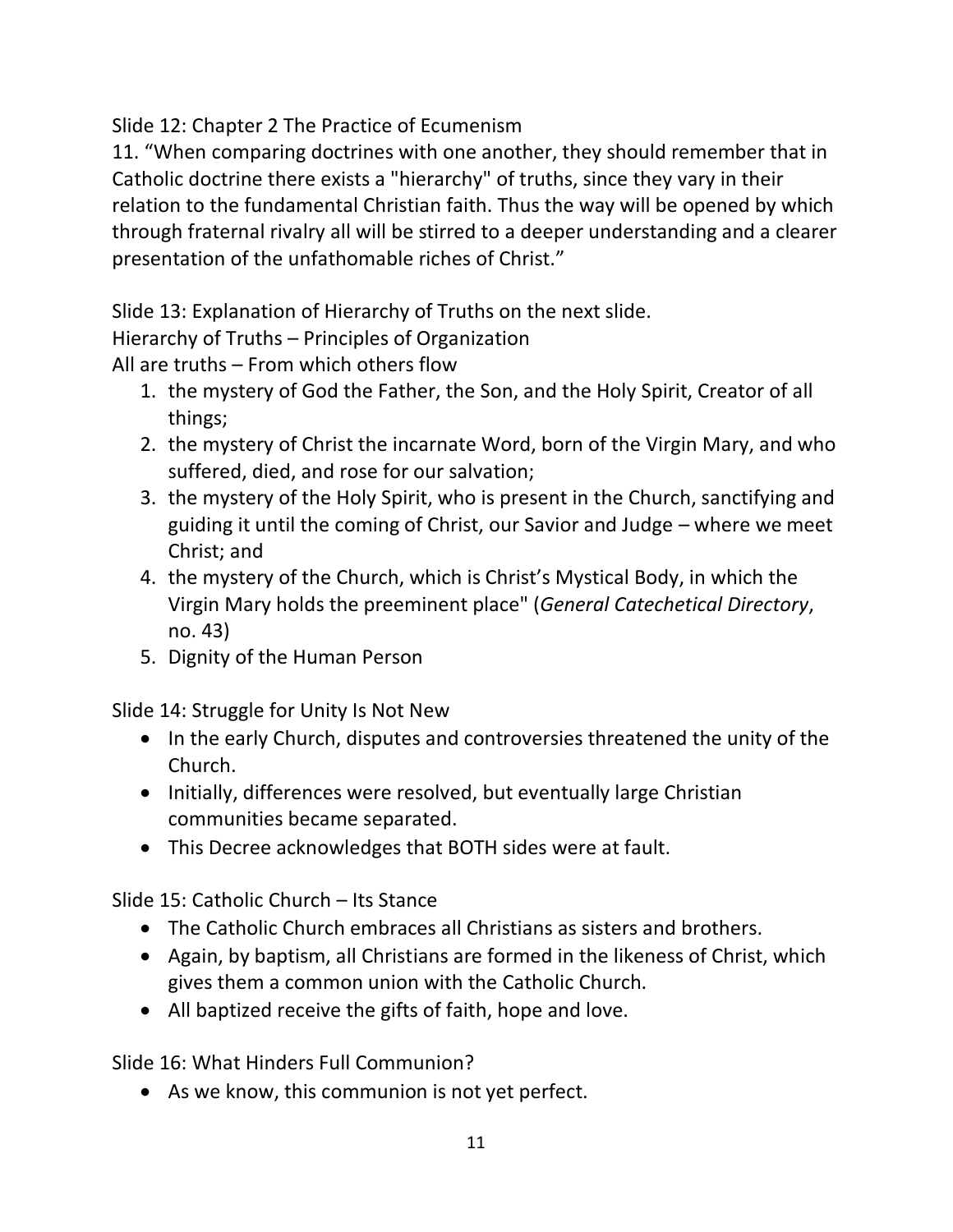- Christian Churches differ in:
	- $\circ$  Doctrine  $-$  beliefs, tenets, principles, teachings.
	- $\circ$  Discipline  $-$  procedures by which each Church operates
	- o Structure
- Yet we share an unbreakable bond with Christ.

Slide 17 Major Assertions in this Document

- Separated Churches DO have access to salvation.
- They play a valid role in bringing salvation on earth.
- However, the Catholic Church maintains that it alone provides the fullness of salvation, although salvation is not limited to Catholics.

Slide 18: Major Assertions in This Document

- However, only the Catholic Church has kept full apostolic leadership since the founding of the Church.
- Everywhere Christians are engaged in prayer, words and action to obtain full Christian unity.
- Catholics are encouraged to enter into and continue this work.

Slide 19: Concrete Methods of Ecumenical Encounter

- Major way to promote Christian unity is to strive for holiness in one's own life.
- Learn the truth about other denominations.
- Let go of past prejudices and false perceptions.
- Join in dialogue for greater appreciation of the other.
- Cooperate in meeting the needs of society (apostolates).

Slide 20: Concrete Methods of Ecumenical Encounter

- Join together in prayer.
- Examine one's own practices to make sure that they are in accordance with the will of Christ and if not, making efforts for conversion where necessary.
- Always be aware that these actions are carried out under the guidance of the Holy Spirit and the leadership of the Church.

Slide 21: Preserving the Dream of Saint Pope John XXIII Saint Pope John Paul II — *Ut Unum Sint* 1995 Picture of both Popes John Paul II and John XXIII

Slide 22: Saint Pope John Paul II — *Ut Unum Sint*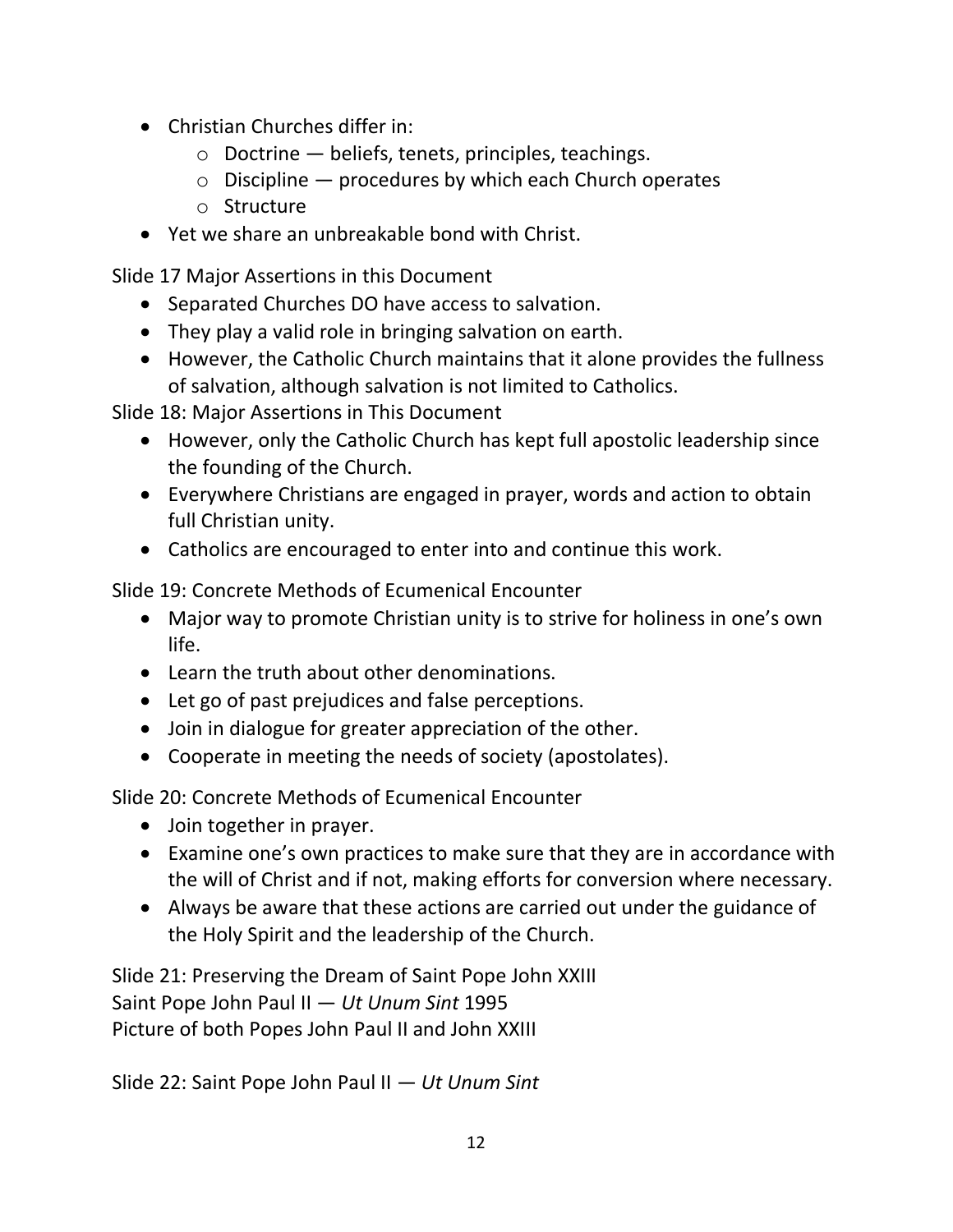Praying together:

"When brothers and sisters who are not in perfect communion with one another come together to pray... their prayer [is] the soul of the whole ecumenical movement" (UUS §21).

"If Christians, despite their divisions, can grow ever more united in common prayer around Christ, they will grow in the awareness of how little divides them in comparison to what unites them." (UUS §22)

Slide 23: Saint Pope John Paul II — *Ut Unum Sint*

*"*Thus it is absolutely clear that ecumenism, the movement promoting Christian unity, is not just some sort of 'appendix' which is added to the Church's traditional activity*."* 

"Rather, ecumenism is an organic part of her life and work, and consequently must pervade all that she is and does*."*

Slide 24: 25 May 25, 1995. Saint Pope John Paul II — *Ut Unum Sint* "The Catholic Church embraces with hope the commitment to ecumenism as a duty of the Christian conscience enlightened by faith and guided by love, Jesus himself, at the hour of his Passion, prayed 'that they may all be one' (John 17:21). "This unity, which the Lord has bestowed on his Church and in which he wishes to embrace all people, is not something added on, but stands at the very heart of Christ's mission.

"Nor is it some secondary attribute of the community of his disciples. Rather, it belongs to the very essence of this community."

Slide 25: Saint Pope John Paul II – Ut Unum Sint

The Task Not Easy:

All the faithful are asked by the Spirit of God to do everything possible to strengthen the bonds of communion between all Christians and to increase cooperation between Christ's followers:

"Concern for restoring unity pertains to the whole Church, faithful and clergy alike. It extends to everyone according to the potential of each." (UUS §101)

Slide 26: Saint Pope John Paul II – (Pix of Arch. Canterbury kissing ring of JP2) "If Christians, despite their division, can grow ever more united in common prayer around Christ, they will grow in the awareness of how little divides them in comparison to what unites them."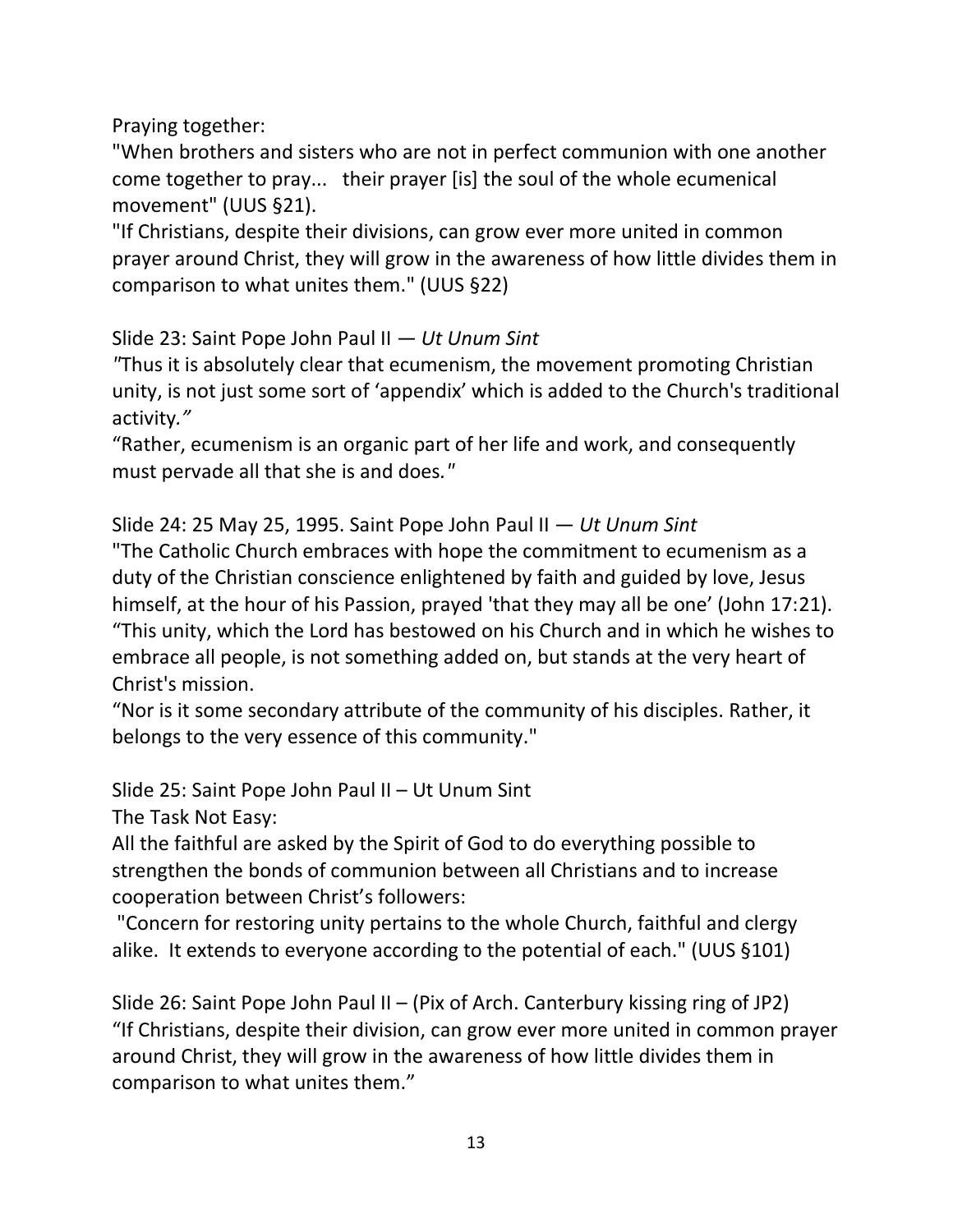Slide 27: Pope Paul VI – 1964 Met on Mt. of Olives (Picture)

Limited Anathemas [denunciations] of 1054 lifted by both Pope and Ecumenical Patriarch. Since then popes and patriarchs meet regularly — clergy and laity of the two churches join in prayer and study designed to foster reconciliation and unity.

Slide 28: (Continued) Pope Paul VI – 1964 Met on Mt. of Olives It was fitting that we, pilgrims from Rome and Constantinople are able to meet and join in common prayer.

First formal meeting of a Pope and Ecumenical Patriarch since 1438.

Slide 29: Pope Paul VI – Address Conclusion of Vatican II

Consequently, if we remember . . . how in everyone we can and must recognize the countenance of Christ, the Son of Man, especially when tears and sorrows make it plain to see, and if we can and must recognize in Christ's countenance the countenance of our heavenly Father "He who sees me," Our Lord said, "sees also the Father"

 $\rightarrow$ our humanism becomes Christianity,

→ our Christianity becomes centered on God

in such sort that we may say, to put it differently:

 $\rightarrow$  a knowledge of man is a prerequisite for a knowledge of God.

Slide 30: Ecumenical Quotes A Church in Dialogue

Cardinal Augustin Bea

"... the work of re-uniting Christians is the work of God and it will be accomplished by the grace of God, no matter how difficult it may seem from a human standpoint." (6) So it is important not to become in any way discouraged when difficulties or seeming setbacks occur, when hoped-for expectations are not realized.

"The unity of Christians will come in God's time. Our task is, as in all things, to be faithful." [Introduction to *The Unity of Christians* by Cardinal Augustin Bea]

Slide 31: Pope Benedict XVI (Picture of Pope Benedict and Arab Muslims) On Week of Prayer for Christian Unity 2013:

"What does God require of us?" The Pope invited all *to pray, asking insistently of God, for the great gift of unity between all the Lord's disciples. May the Holy*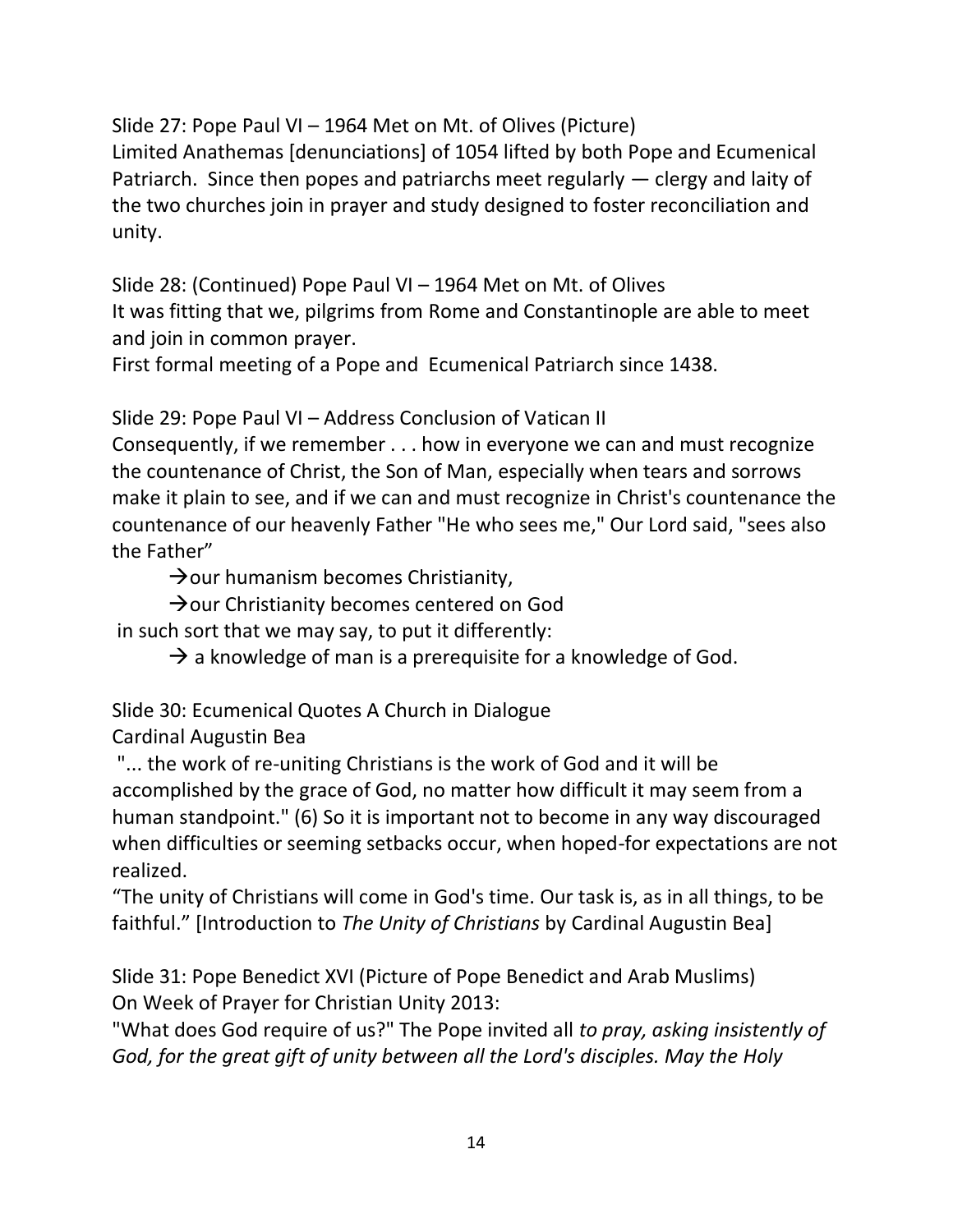*Spirit's limitless strength arouse us to the sincere commitment to seek unity, so that we might all profess together that Jesus is the savior of the world.*

Slide 32: Pope Francis (Picture with World Religious Leaders) Even when differences separate us, we can recognize that we have the same Baptism, and we belong "to the same family of brothers and sisters loved by the one Father" (Pope Francis, Jan. 25, 2018).

### Slide 33 Pope Francis

"Ecumenism is true when Christians are able to shift the focus from themselves, from their arguments and formulations, to the Word of God who demands to be heard, accepted and witnessed in the world." November 10, 2016

### Slide 34: U.S. Conference of Catholic Bishops (2010)

The U.S. Conference of Catholic Bishops "affirms that both Catholic and Reformed Christians hold that baptism is the sacramental bond of unity for the Body of Christ, which is to be performed only once, by an authorized minister, with flowing water, using the Scriptural Trinitarian formula of 'Father, Son and Holy Spirit.' The agreement encourages all local Christian communities to keep baptismal records."

Slide 35: Cardinal Basil Hume (Archbishop of Westminster) "Christian unity is a gift from God ... It is also a process of growth. I would distrust anybody who tries to indicate to me what the end of that process will be. One step at a time..."

Slide 36: Summary with Picture of His Holiness John XXIII . Called by Pope John XIII  $\rightarrow$  Gathering of 2000-2500 bishops  $\rightarrow$  renew and update the Church

Slide 37: Understanding Ecumenism Takes Lots of Time, Lots of Research, and Lots of Love – Picture of my books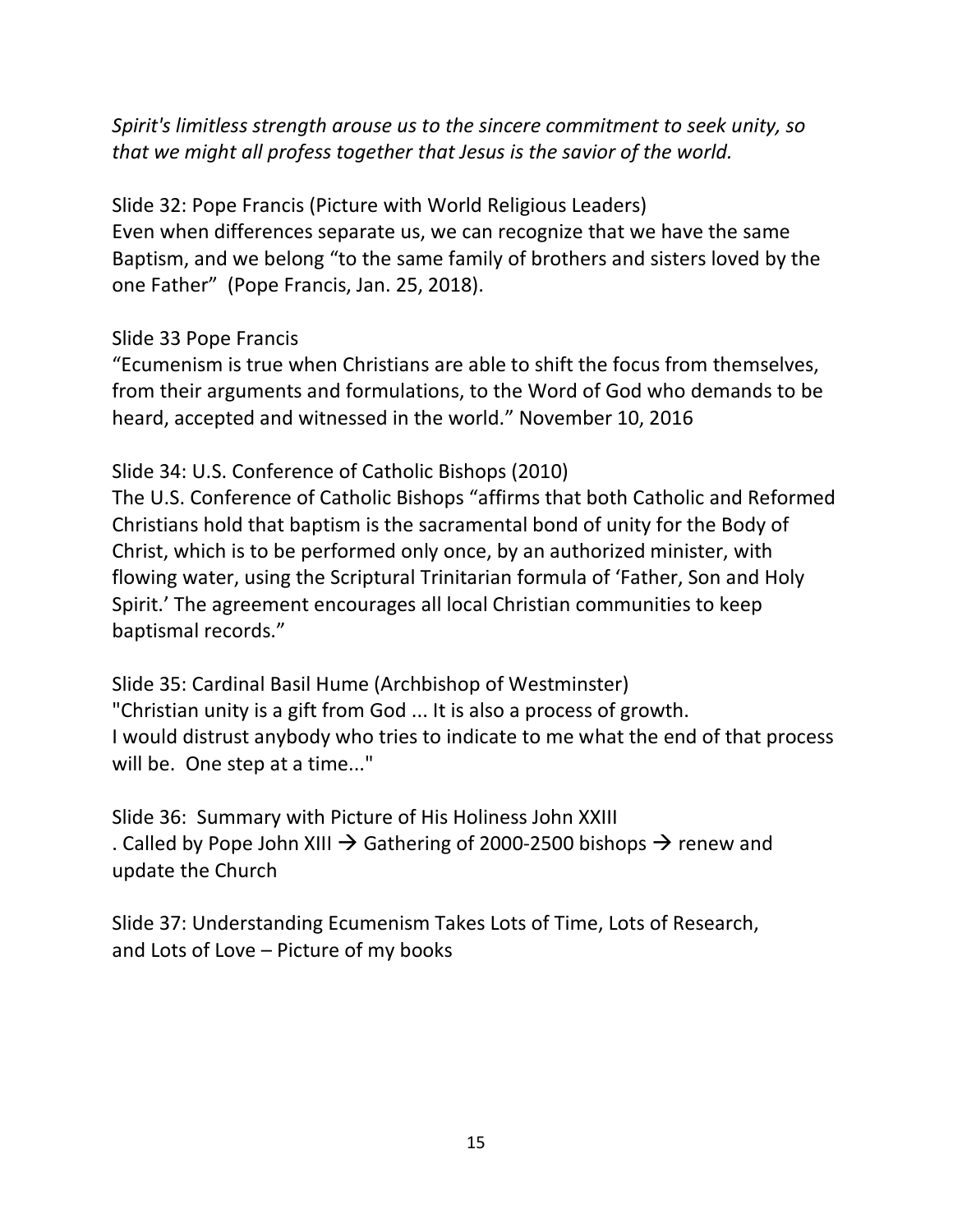## Day of Reflection on Ecumenism **Talk 4**

Slide 1: Workshop on Ecumenism – March 23, 3019 Declaration on Religious Freedom [*Dignitatis Humanae*] Anne H. Mulqueen, OFS [ Picture of hands with world on them]

Slide 2: A Little History Before We Look at the Document The Players [Pictures of John Courtney Murray  $\rightarrow$  Cardinal Ottaviani  $\rightarrow$  Cardinal Bea

Slide 3: John Courtney Murray, S.J→The Fight for Religious Freedom [Time magazine cover of John Courtney Murray, SJ]

Slide 4: John Courtney Murray  $\rightarrow$  The Man Who Defended the Declaration

- For 17 years, Fr. Murray worked to bring about change in Catholic teaching in regard to religious liberty.
- Prior to Vatican II, the Church's position was that "error has no rights."
- In 1948, Fr. Murray argued that the Church had no right to suppress religion—his argument directly opposed Catholic teaching.

Slide 5: John Courtney Murray  $\rightarrow$  The Fight for Religious Freedom

- Over the next few years, powerful church authorities fought Murray's position.
- 1954: He was silenced and forbidden to publish anything further on religious freedom.
- 1963: Fr. Murray was invited to Vatican II as an expert theologian (*peritus*) and his silencing was lifted.
- At Vatican II, he played a pivotal role in drafting *Dignitatis Humanae*, which was promulgated in 1965.

Slide 6: Fr. Murray's In His Own Words [picture of JCM]

- "People of all religions and of no religion must live together in conditions of justice, peace and civic friendship, under equitable laws that protect the whole range of human rights, notably including the right to religious freedom.
- It is therefore necessary for the Church to show the way to justice and peace in society."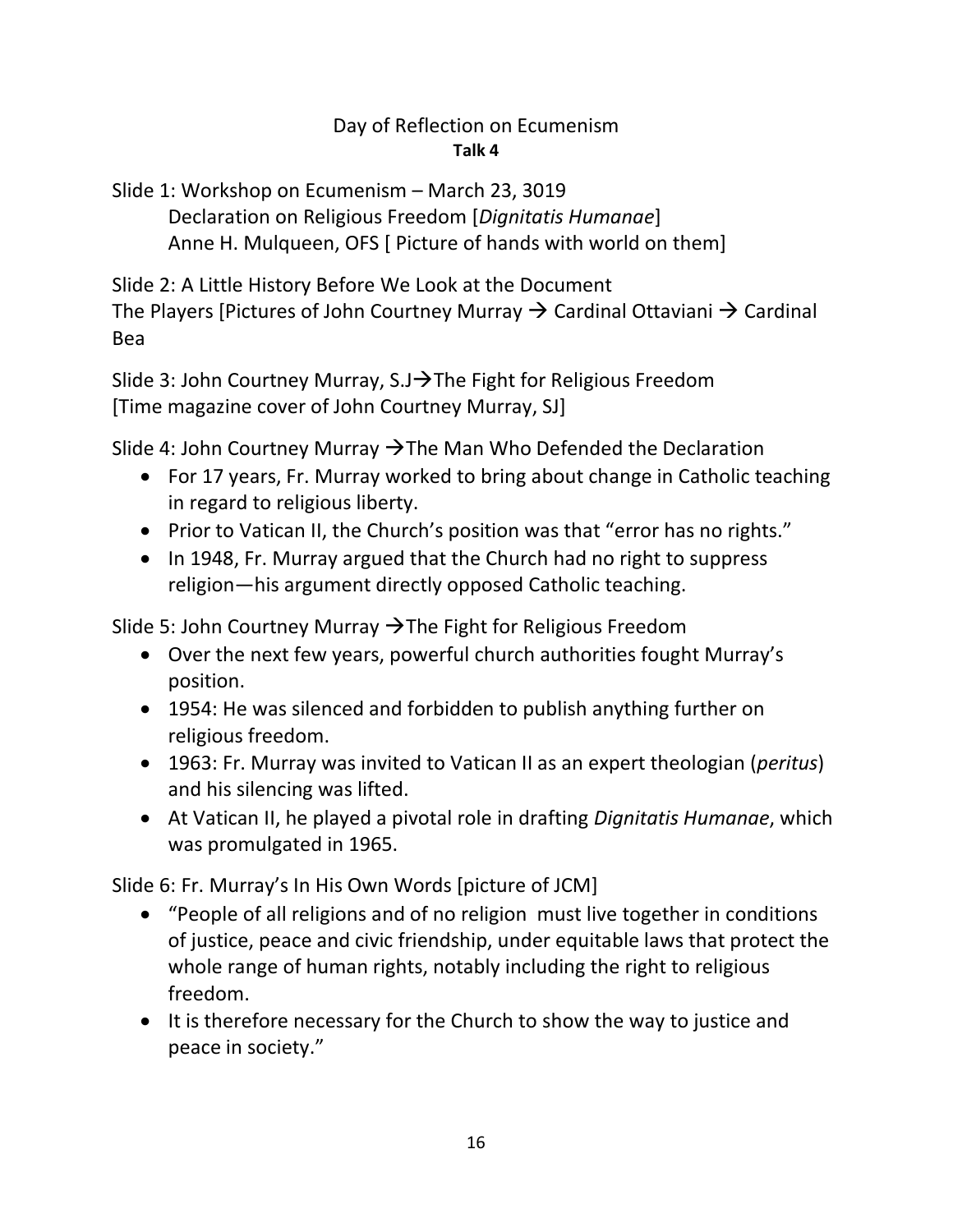Slide 7: Church Position Pre-Vatican II

*Dignitatis Humanae* stirred more controversy than any other Vatican II document.

- Before Vatican II (DH), the Church did not acknowledge a right to religious freedom or separation of church and state. [continued next page]
	- o The Church admitted only that *tolerance* toward non-Catholic religions was sometimes unavoidable.
	- o Based on this position [of the Church], the legal establishment of the Catholic faith is the ideal.

Slide 8: In the Beginning . . .Way Before Vatican II

- During the earliest centuries (AD), the Church and State were opponents  $\rightarrow$ Christians were persecuted.
- In the Fourth Century Emperor Constantine became Christian and made the Christianity the official religion of the land.
- Important: After the Reformation, traditional Catholic theology held that the Catholic Church held a privileged position in any state where it was a majority. (Catholic states).

Slide 9: Congregation for the Doctrine of Faith  $\rightarrow$  1953: Magisterial Teaching [Ottaviani]

- 1. 1925: Pope Pius XI [*Quas Primas]*  There should be no distinction between church and state.
- 2. Legislation should be informed by Catholic moral teaching.
- 3. The state should defend the people's unity in the Catholic faith.

In essence, the Catholic state is the ideal (*when possible).*

Slide 10: Pictures of Pope and Magisterium and US Constitution The Magisterium and the U.S. Constitution in Conflict.

Slide 11: Religious Freedom in the USA

Picture of the First Amendment

People came to the United States fleeing religious persecution

First Amendment states: Congress shall make no law respecting an establishment of religion, or prohibiting the free exercise thereof; or abridging the freedom of speech, or of the press; or the right of the people peaceably to assemble, and to petition the government for a redress of grievances.

Slide 12: But It Was Not So Throughout the World --> (Countries Recognizing a Religion as Official )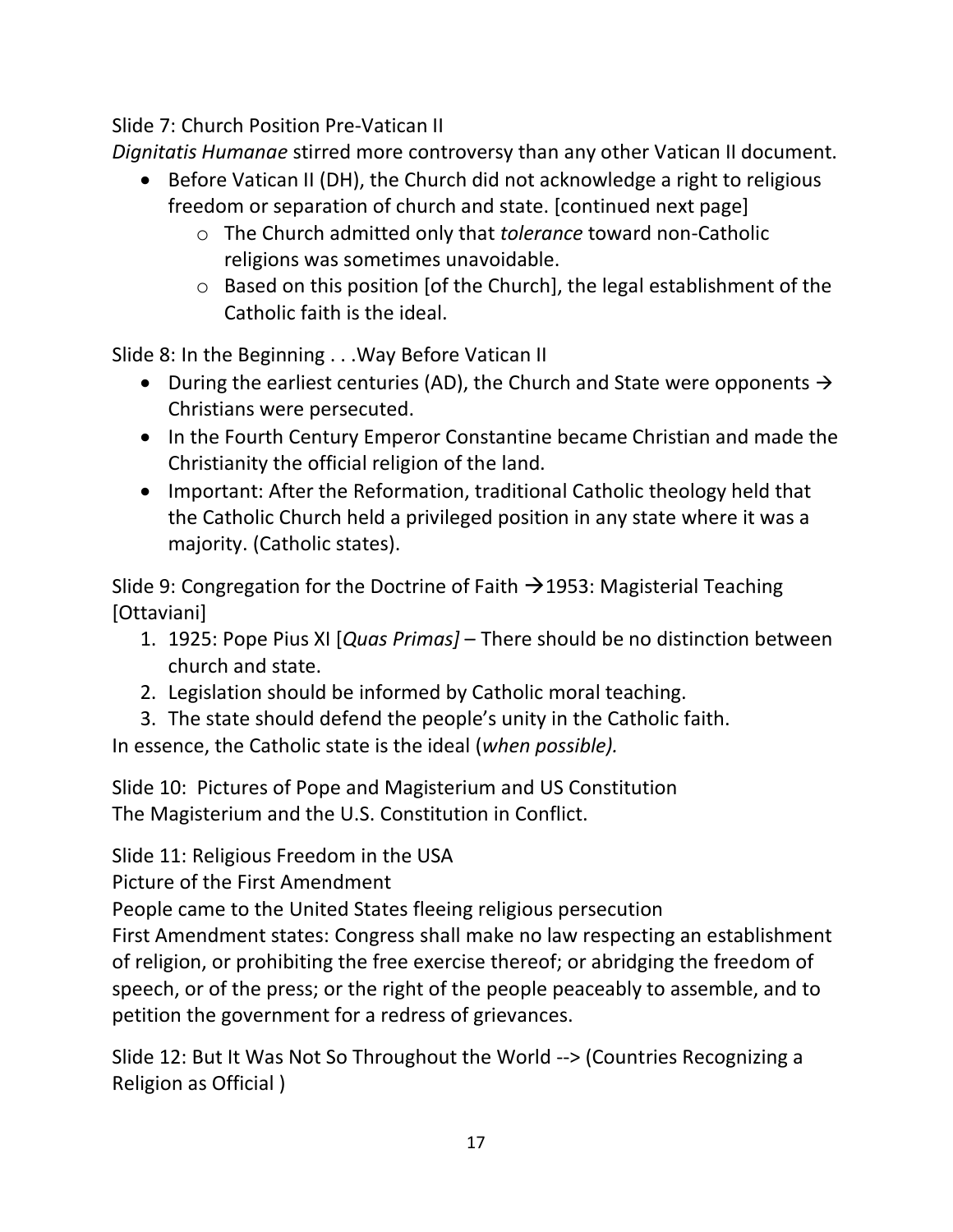Catholic – Bolivia, Costa Rica, Malta, Vatican City,  $\circled{z}$  etc. Lutheran – Church of Denmark, Iceland, Norway Presbyterian – Church of Scotland Anglican – Church of England Islam – Afghanistan, Iran, etc. Buddhist – Sri Lanka, Cambodia Hindu – Nepal

Slide 13: History Summation

- The Declaration evoked serious objections from curia insiders.
- However, it went forward with the explicit permission of Pope John XXIII.
- Final Vote was 2,308 in favor 70 opposed.
- Conclusion: Religious Freedom now declared publicly in a spirit of ecumenism.

Slide 14: Why is Religious Freedom Important for Catholics Today Quoting Archbishop Charles Chaput,

- "In some ways, the Declaration on Religious Freedom is the Vatican II document that speaks most urgently to our own time.
- "The reason is obvious. We see it right now in the suffering of Christians and other religious believers in many places around the world."

Slide 15: [Picture of Dove Surrounded by Olive Leaves Now Let's Look at the Document

Slide 16: Key Point From the Declaration

- Definition of Religious Freedom Paragraph 2:
- This freedom means that all men are to be immune from coercion on the part of individuals or of social groups and of any human power, in such wise that no one is to be forced to act in a manner contrary to his own beliefs, whether privately or publicly, whether alone or in association with others, within due limits.

Slide 17: Paragraph 2 Continued

• The council further declares that the right to religious freedom has its foundation in the very dignity of the human person as this dignity is known through the revealed word of God and by reason itself. This right of the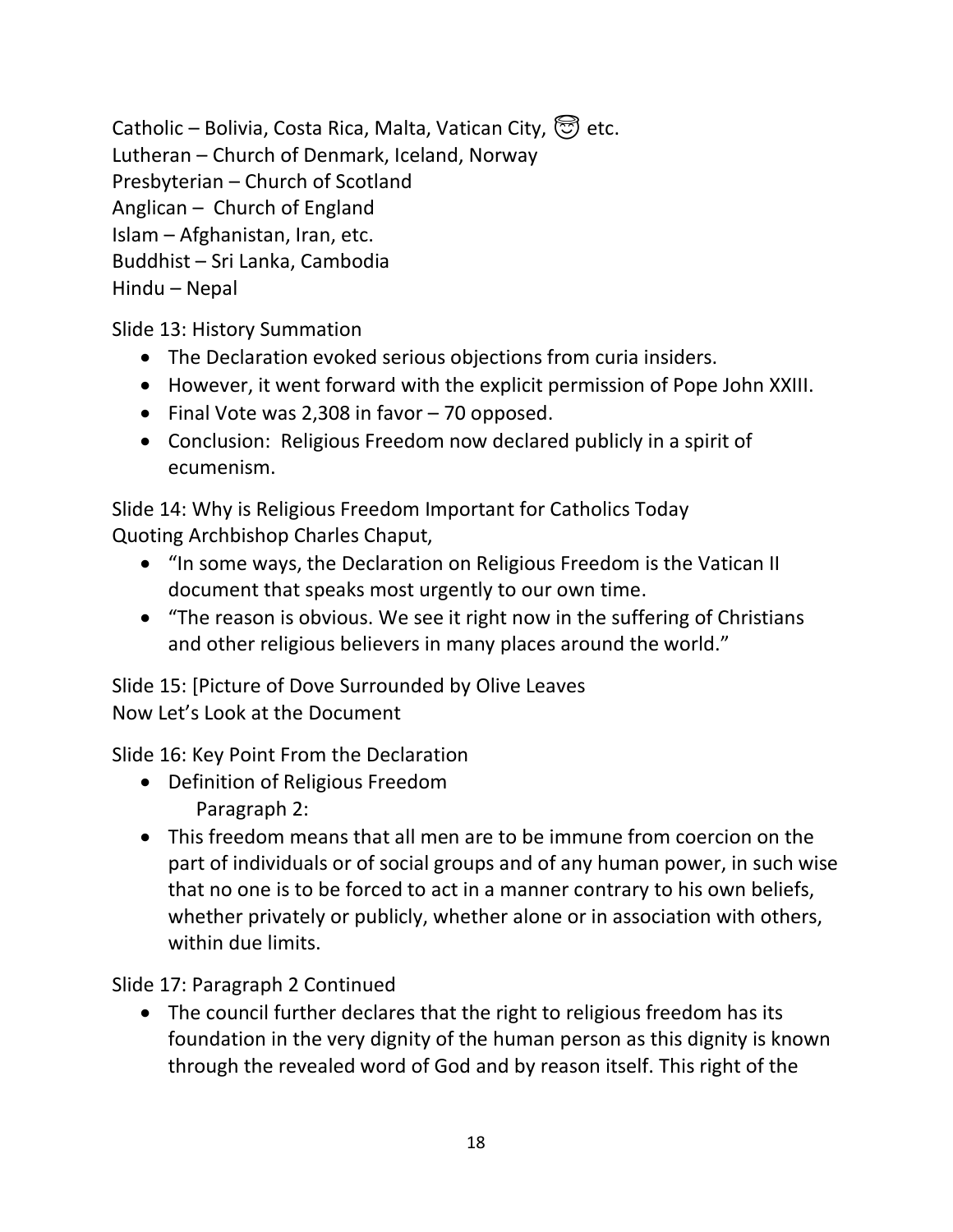human person to religious freedom is to be recognized in the constitutional law whereby society is governed and thus it is to become a civil right.

Slide 18: Paragraph 2 Concluded

• It is in accordance with their dignity as persons—that is, beings endowed with reason and free will and therefore privileged to bear personal responsibility — that all men should be at once impelled by nature and also bound by a moral obligation to seek the truth, especially religious truth.

Slide 19: Paragraph 2 Continued

• They are also bound to adhere to the truth, once it is known, and to order their whole lives in accord with the demands of truth. However, men cannot discharge these obligations in a manner in keeping with their own nature unless they enjoy immunity from external coercion as well as psychological freedom.

Slide 20: Paragraph 2 Concluded

• Therefore the right to religious freedom has its foundation not in the subjective disposition of the person, but in his very nature. In consequence, the right to this immunity continues to exist even in those who do not live up to their obligation of seeking the truth and adhering to it and the exercise of this right is not to be impeded, provided that just public order be observed.

Slide 21: Paragraph 4

• The freedom or immunity from coercion in matters religious which is the endowment of persons as individuals is also to be recognized as their right when they act in community. Religious communities are a requirement of the social nature both of man and of religion itself.

Slide 22: Paragraph 4 Continued

• Provided the just demands of public order are observed, religious communities rightfully claim freedom in order that they may govern themselves according to their own norms, honor the Supreme Being in public worship, assist their members in the practice of the religious life, strengthen them by instruction, and promote institutions in which they may join together for the purpose of ordering their own lives in accordance with their religious principles.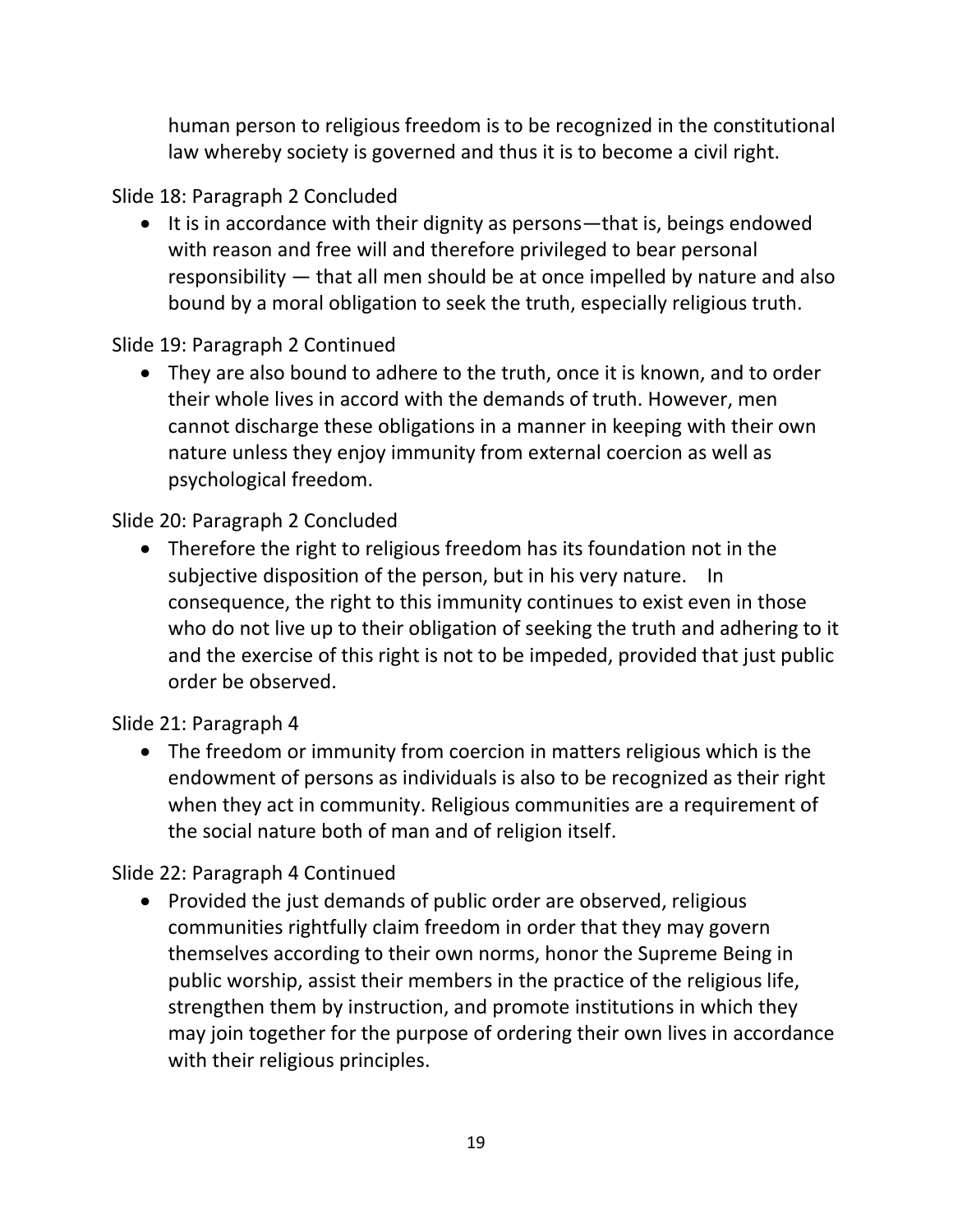Slide 23: Paragraph 5

• The family, since it is a society in its own original right, has the right freely to live its own domestic religious life under the guidance of parents. Parents, moreover, have the right to determine, in accordance with their own religious beliefs, the kind of religious education that their children are to receive.

Slide 24: Paragraph 5 Continued

• Government, in consequence, must acknowledge the right of parents to make a genuinely free choice of schools and of other means of education, and the use of this freedom of choice is not to be made a reason for imposing unjust burdens on parents, whether directly or indirectly.

Slide 25: Paragraph 5 Concluded

• Besides, the right[s] of parents are violated, if their children are forced to attend lessons or instructions which are not in agreement with their religious beliefs, or if a single system of education, from which all religious formation is excluded, is imposed upon all.

Slide 26: Paragraph 6

• If, in view of peculiar circumstances obtaining among peoples, special civil recognition is given to one religious community in the constitutional order of society, it is at the same time imperative that the right of all citizens and religious communities to religious freedom should be recognized and made effective in practice. [Majority should not suppress the minority.]

Slide 27: Paragraph 7

• … Society has the right to defend itself against possible abuses committed on the pretext of freedom of religion. It is the special duty of government to provide this protection [against abuses]. However, government is not to act in an arbitrary fashion or in an unfair spirit of partisanship.

Slide 28: Paragraph 7 Concluded

• Its action is to be controlled by juridical norms which are in conformity with the objective moral order. These norms arise out of the need for the effective safeguard of the rights of all citizens and for the peaceful settlement of conflicts of rights, also out of the need for an adequate care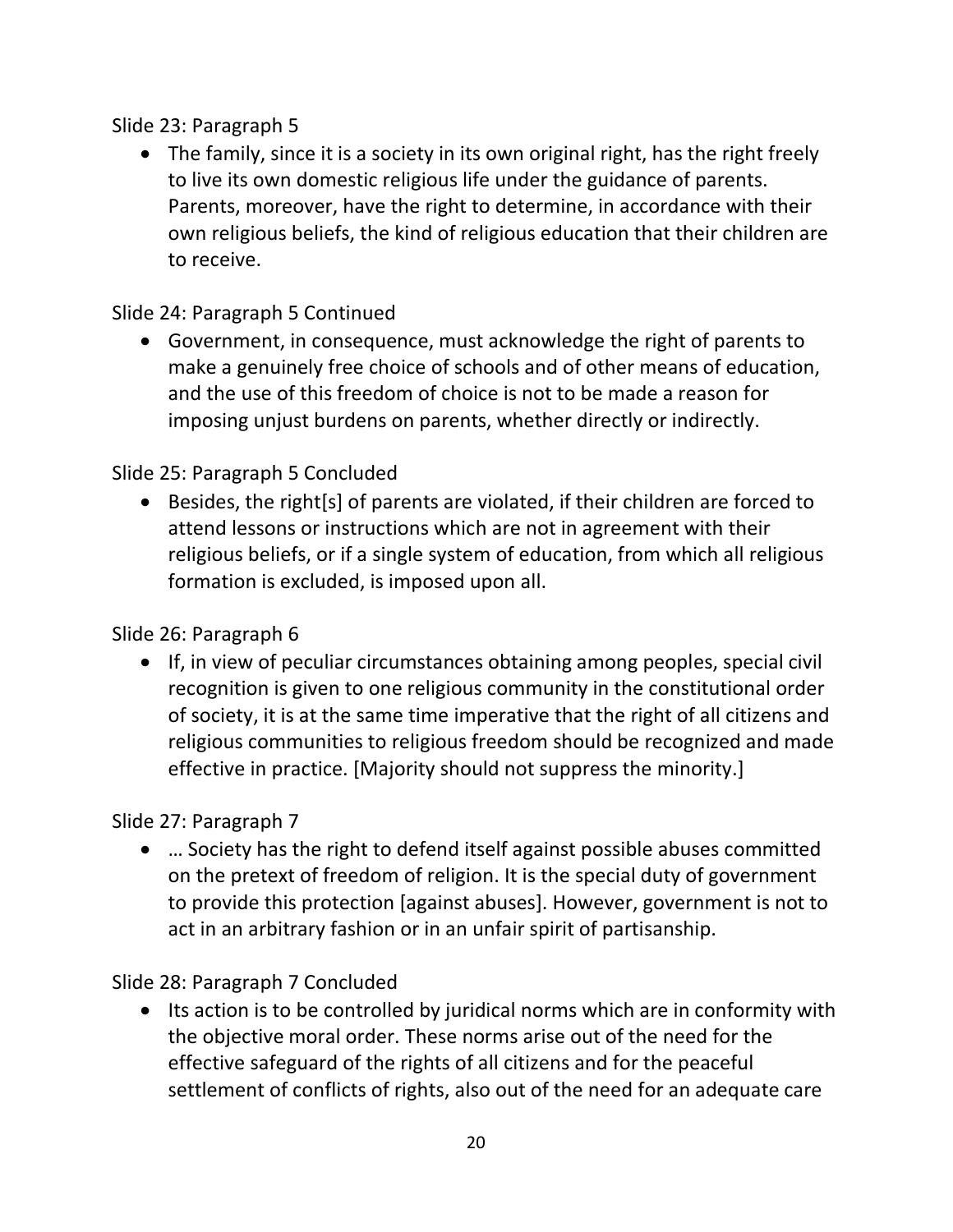of genuine public peace, which comes about when men live together in good order and in true justice, and finally out of the need for a proper guardianship of public morality.

Slide 29: Paragraph 10

• It is one of the major tenets of Catholic doctrine that man's response to God in faith must be free: no one therefore is to be forced to embrace the Christian faith against his own will. This doctrine is contained in the word of God and it was constantly proclaimed by the Fathers of the Church.

## Slide 30: Paragraph 10 Continued

• The act of faith is of its very nature a free act. Man, redeemed by Christ the Savior and through Christ Jesus called to be God's adopted son, cannot give his adherence to God revealing Himself unless, under the drawing of the Father, he offers to God the reasonable and free submission of faith.

## Slide 31: Paragraph 10 Concluded

• It is therefore completely in accord with the nature of faith that in matters religious every manner of coercion on the part of men should be excluded. In consequence, the principle of religious freedom makes no small contribution to the creation of an environment in which men can without hindrance be invited to the Christian faith, embrace it of their own free will, and profess it effectively in their whole manner of life.

Slide 12: Benedict XVI – October 27, 2008

- "The Catholic Church is eager to share the richness of the Gospel's social message, for it enlivens hearts with a hope for the fulfillment of justice and a love that makes all men and women truly brothers and sisters in Christ Jesus.
- She carries out this mission fully aware of the respective autonomy and competence of Church and State.
- Indeed, we may say that the distinction between religion and politics is a specific achievement of Christianity and one of its fundamental historical and cultural contributions."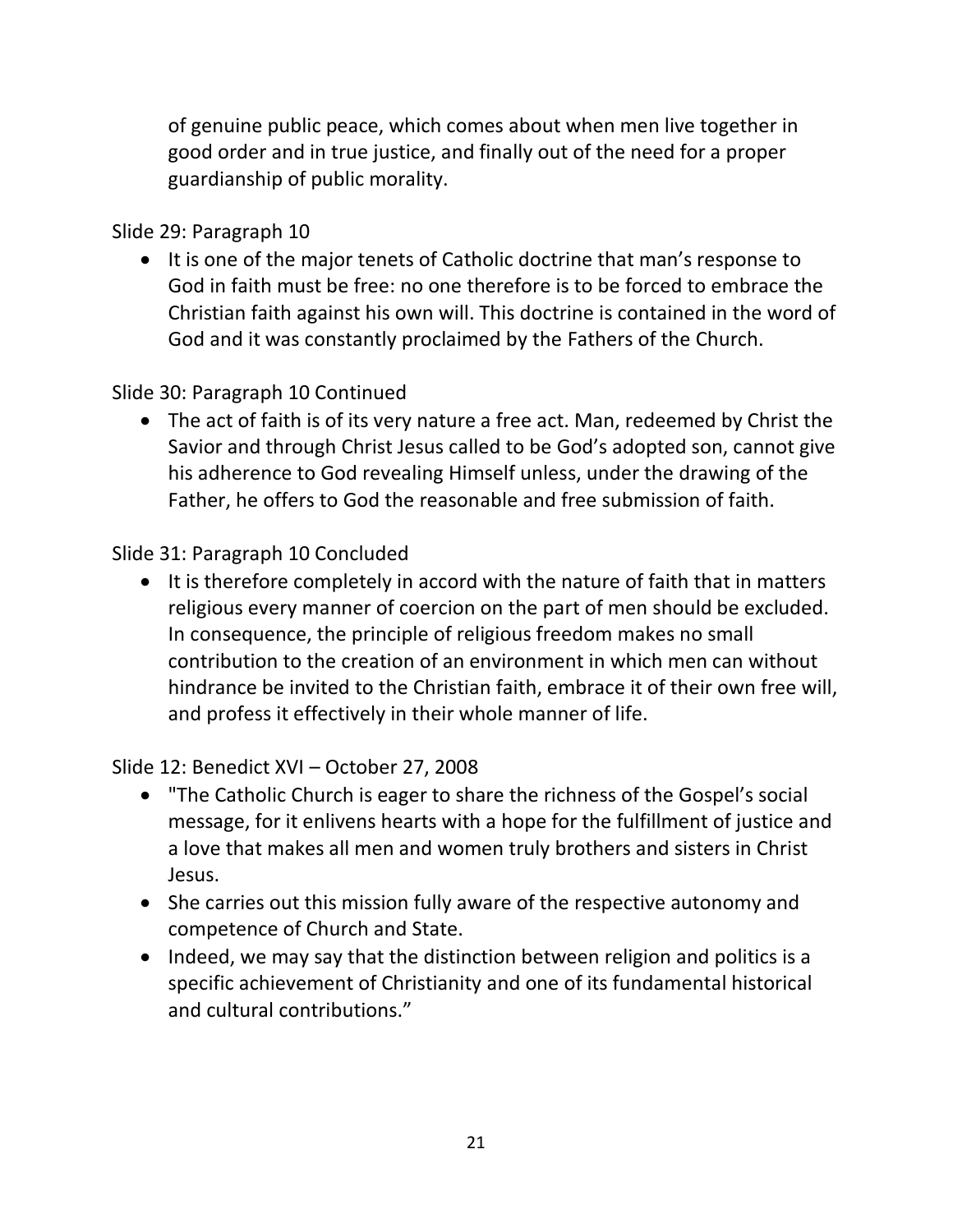Slide 12: Pope Francis — September 26, 2015

- "[Religious freedom] is a fundamental right which shapes the way we interact socially and personally with our neighbors whose religious views differ from our own.... Religious freedom certainly means the right to worship God, individually and in community, as our consciences dictate.
- ...[R]eligious liberty, by its nature, transcends places of worship and the private sphere of individuals and families. Because religion itself, the religious dimension, is not a subculture; it is part of the culture of every people and every nation."